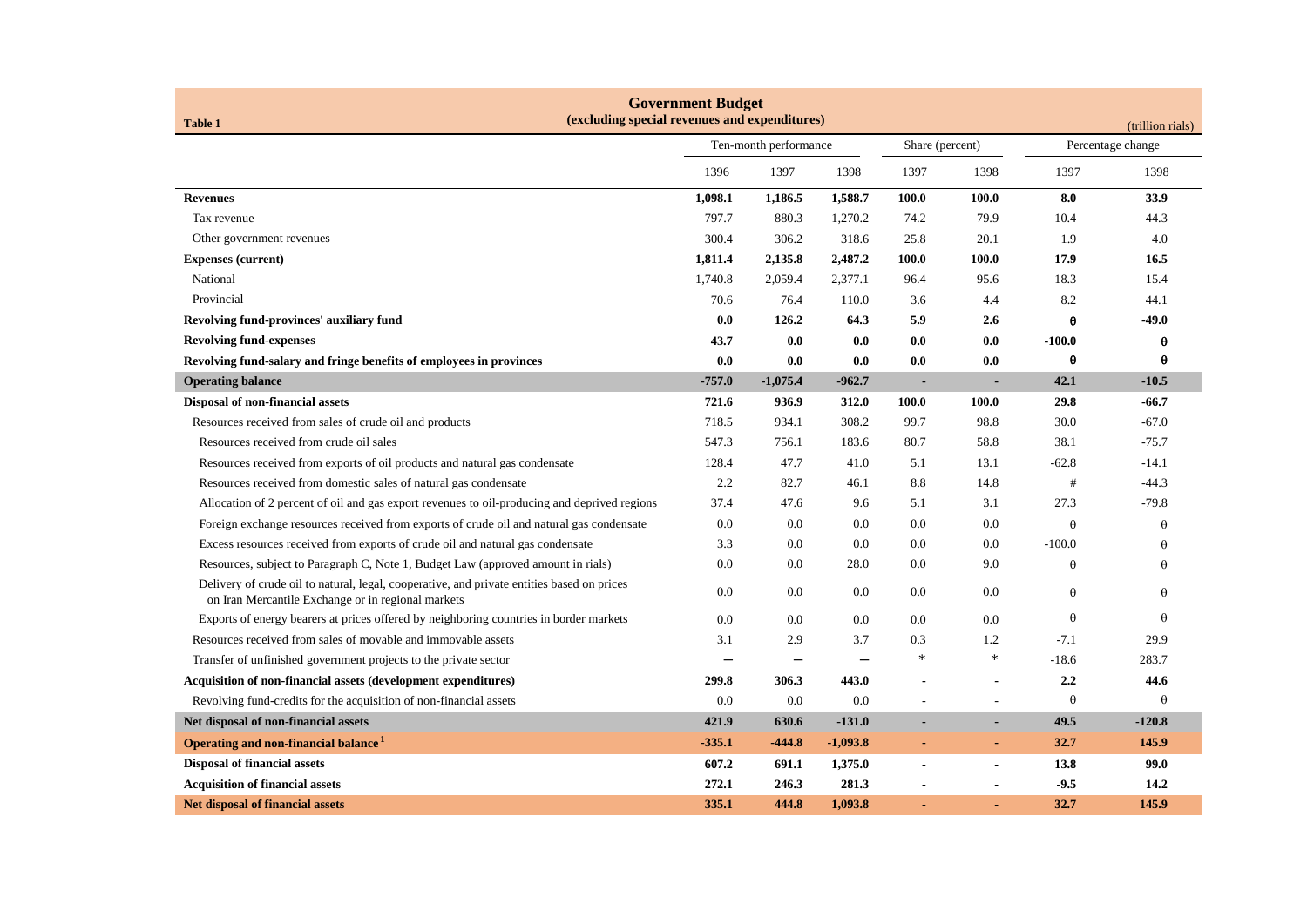Ratio analysis: (percent)

| <b>Revenues to expenses</b>                                                                                        | 60.6    | 55.6    | 63.9    |
|--------------------------------------------------------------------------------------------------------------------|---------|---------|---------|
| Tax revenue to expenses                                                                                            | 44.0    | 41.2    | 51.1    |
| Other government revenues to expenses                                                                              | 16.6    | 14.3    | 12.8    |
| Sum of revenues and disposal of non-financial assets to<br>sum of expenses and acquisition of non-financial assets | 86.2    | 87.0    | 64.9    |
| Tax revenue to sum of expenses and acquisition of non-financial assets                                             | 37.8    | 36.0    | 43.3    |
| Other government revenues to sum of expenses and acquisition of non-financial assets                               | 14.2    | 12.5    | 10.9    |
| Crude oil sales to sum of expenses and acquisition of non-financial assets                                         | 25.9    | 31.0    | 6.3     |
| Operating and non-financial balance to sum of expenses and acquisition of non-financial assets                     | $-15.9$ | $-18.2$ | $-37.3$ |
| Acquisition of non-financial assets to crude oil sales                                                             | 54.8    | 40.5    | 241.3   |
| Acquisition of non-financial assets to expenses                                                                    | 16.5    | 14.3    | 17.8    |

Source: Treasury General, Ministry of Economic Affairs and Finance

<sup>1</sup> It is the sum of the operating balance and the net disposal of non-financial assets.

 $\theta$  Calculation of percentage change is not possible.

 **#** More than 1000 percent increase.

Figure is not a significant decimal fraction.

─ Negligible fraction.